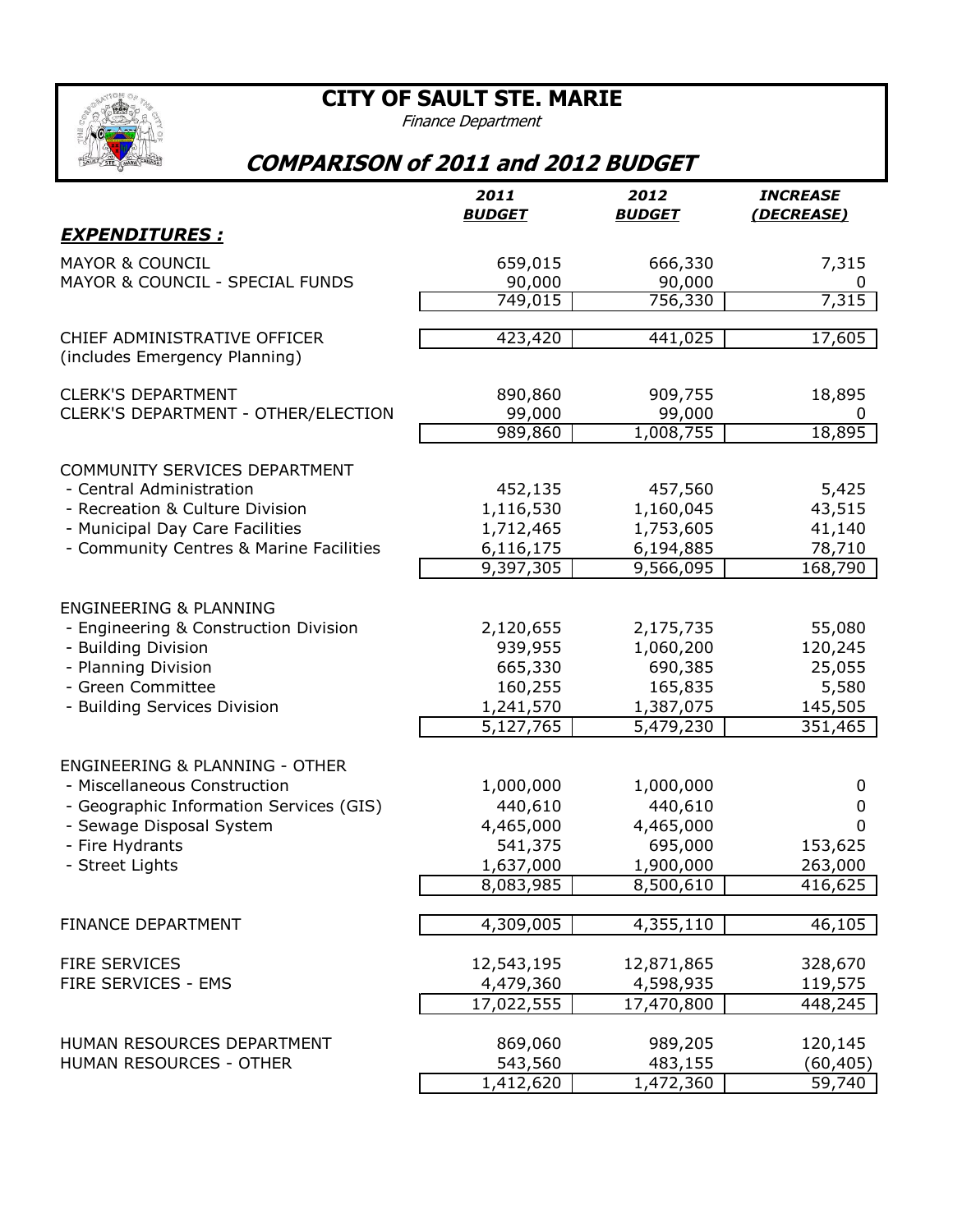|                                                         | 2011<br><b>BUDGET</b>  | 2012<br><b>BUDGET</b>   | <b>INCREASE</b><br>(DECREASE) |
|---------------------------------------------------------|------------------------|-------------------------|-------------------------------|
| <b>EXPENDITURES</b> (continued):                        |                        |                         |                               |
| <b>LEGAL DEPARTMENT</b><br>LEGAL - PROVINCIAL OFFENCES  | 639,020<br>606,570     | 674,920<br>634,880      | 35,900<br>28,310              |
| - Corporate Insurance                                   | 1,502,700<br>2,748,290 | 1,502,700<br>2,812,500  | 0<br>64,210                   |
| <b>LIBRARY BOARD</b>                                    | 2,738,570              | 2,812,365               | 73,795                        |
| POLICE SERVICES BOARD                                   | 23,353,530             | 24,195,075              | 841,545                       |
| PUBLIC WORKS & TRANSPORTATION                           |                        |                         |                               |
| - Public Works Division                                 | 29,103,659             | 29,868,190              | 764,531                       |
| - Transit & Parking Division<br>- Cemetery Division     | 9,466,190<br>1,195,610 | 10,193,330<br>1,202,595 | 727,140<br>6,985              |
|                                                         | 39,765,459             | 41,264,115              | 1,498,656                     |
| SOCIAL SERVICES DEPARTMENT                              |                        |                         |                               |
| - Administration & OW Programs                          | 5,885,500              | 6,089,530               | 204,030                       |
| - Community Child Care Division                         | 520,650                | 463,475                 | (57, 175)                     |
| - Social Housing                                        | 2,268,100              | 2,315,835               | 47,735                        |
| - Immigration Program                                   | 195,340                | 206,380                 | 11,040                        |
| - Accessibility Programs                                | 99,000<br>8,968,590    | 99,000                  | 0<br>205,630                  |
|                                                         |                        | 9,174,220               |                               |
| OTHER MUNICIPAL AREAS<br>- Corporate Financial Expenses | 2,734,712              | 2,743,125               | 8,413                         |
|                                                         |                        |                         |                               |
| - Administrative Accounts                               | 356,455                | 361,240                 | 4,785                         |
| - Grants to Outside Agencies                            | 1,633,835              | 1,691,500               | 57,665                        |
| <b>LEVY BOARDS</b>                                      | 4,725,002              | 4,795,865               | 70,863                        |
| - DSSAB Levy                                            | 16,236,195             | 16,808,460              | 572,265                       |
| - Algoma Public Health                                  | 2,076,810              | 2,139,115               | 62,305                        |
|                                                         | 18,313,005             | 18,947,575              | 634,570                       |
| ECONOMIC DEVELOPMENT INITIATIVES                        |                        |                         |                               |
| - EDC (Economic Development Corp)                       | 1,433,475              | 1,492,405               | 58,930                        |
| - Other Economic Initiatives                            | 377,890                | 377,890                 | 0                             |
| - Economic Diversification Fund                         | 500,000                | 500,000                 | 0                             |
|                                                         | 2,311,365              | 2,370,295               | 58,930                        |
| PROVISIONS FOR RESERVES                                 |                        |                         |                               |
| - Hospital Donation                                     | 2,100,000              | 2,100,000               | 0                             |
| - Capital from Current                                  | 800,000                | 900,000                 | 100,000                       |
| - Sewer Capital Reserve                                 | 6,360,565              | 7,528,180               | 1,167,615                     |
| - Other Reserves                                        | 1,147,850              | 2,115,850               | 968,000                       |
|                                                         | 10,408,415             | 12,644,030              | 2,235,615                     |
| CAPITAL & LONG TERM DEBT (net Levy)                     | 9,173,875              | 9,173,875               | $\mathbf{0}$                  |
| <b>TOTAL EXPENDITURE - BUDGET</b>                       | 170,021,631            | 177,240,230             | 7,218,599                     |